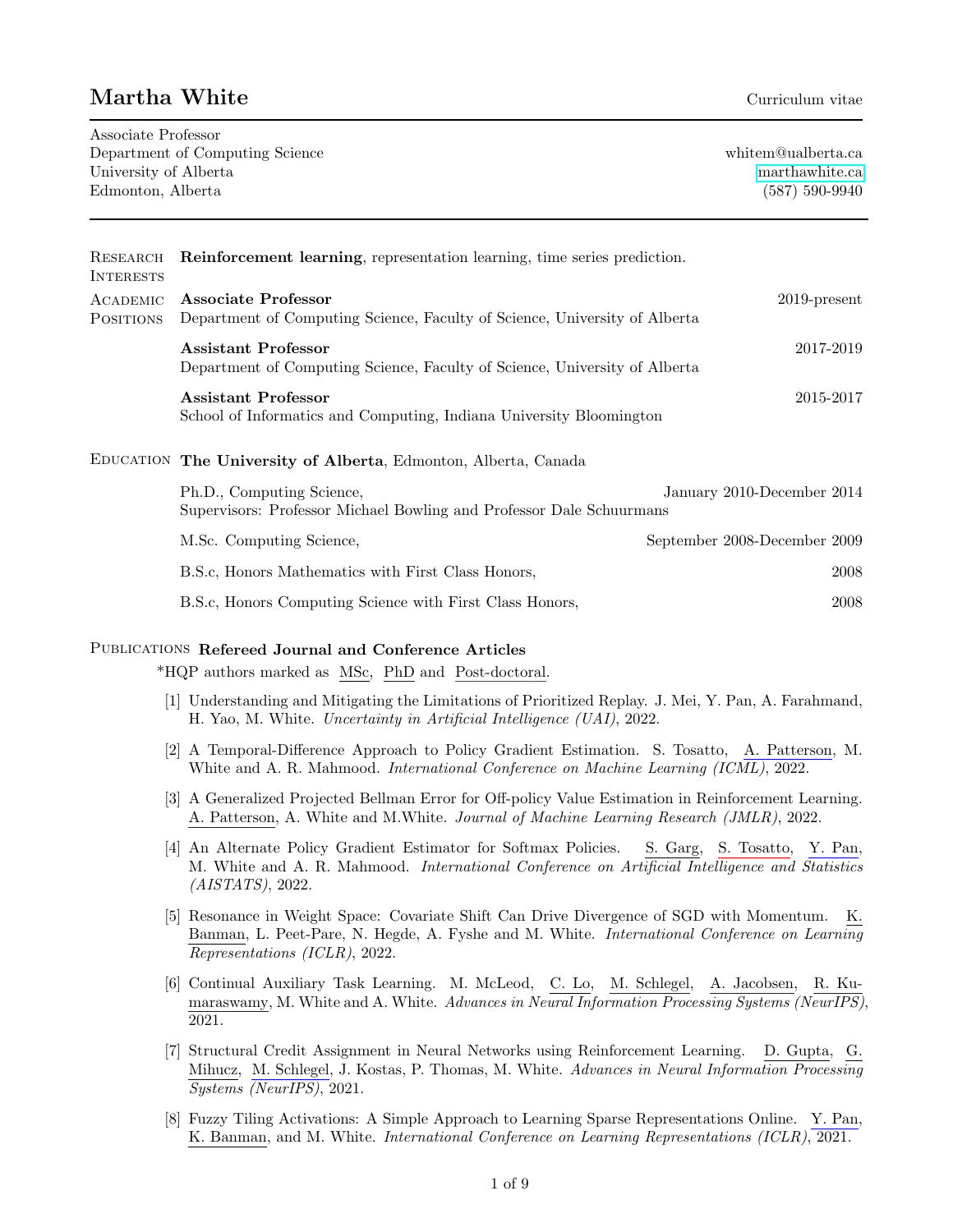- [9] General Value Function Networks. M. Schlegel, A. Jacobsen, Z. Abbas, A. Patterson, A. White and M.White. Journal of AI Research (JAIR), 2021.
- [10] From Language to Language-ish: How Brain-Like is an LSTM?s Representation of Atypical Language Stimuli? M. Hashemzadeh, G. Kaufeld, M. White, A. E. Martin, A. Fyshe. Findings of ACL: Empirical Methods in Natural Language Processing (EMNLP). 2020.
- [11] Towards Safe Policy Improvement for Non-Stationary MDPs. Y. Chandak, S. Jordan, G. Theocharous, M. White, P. S. Thomas. Advances in Neural Information Processing Systems (NeurIPS), 2020.
- [12] An implicit function learning approach for parametric modal regression. Y. Pan, E. Imani, A. Farahmand and M. White. Advances in Neural Information Processing Systems (NeurIPS), 2020.
- [13] Adapting Behaviour via Intrinsic Reward: A Survey and Empirical Study. C. Linke, N. M. Ady, M. White, T. Degris, and A. White. Journal of AI Research (JAIR), 2020.
- [14] Gradient Temporal-Difference Learning with Regularized Corrections. S. Ghiassian, A. Patterson, S. Garg, D. Gupta, A. White and M. White. International Conference on Machine Learning (ICML), 2020.
- [15] Selective Dyna-style Planning Under Limited Model Capacity. M. Zaheer, S. Sokota, E. Talvitie and M. White. International Conference on Machine Learning (ICML), 2020.
- [16] Optimizing for the Future in Non-Stationary MDPs. Y. Chandak, G. Theocharous, S. Shankar, M. White, S. Mahadevan, P. S. Thomas. *International Conference on Machine Learning (ICML)*, 2020.
- [17] Training Recurrent Neural Networks Online by Learning Explicit State Variables. S. Nath, V. Liu, A. Chan, A. White and M. White. International Conference on Learning Representations  $\overline{(ICLR)}$ , 2020.
- [18] Maxmin Q-learning: Controlling the Estimation Bias of Q-learning. Q. Lan, Y. Pan, A. Fyshe and M. White. International Conference on Learning Representations (ICLR), 2020.
- [19] Maximizing Information Gain in Partially Observable Environments via Prediction Rewards. Y. Satsangi, S. Lim, S. Whiteson, F. Oliehoek and M. White. International Conference on Autonomous Agents and Multi-agent Systems (AAMAS), 2020.
- [20] Meta-Learning Representations for Continual Learning. K. Javed and M. White. Advances in Neural Information Processing Systems (NeurIPS), 2019.
- [21] Importance Resampling for Off-policy Prediction. M. Schlegel, W. Chung, D. Graves, J. Qian and M. White. Advances in Neural Information Processing Systems (NeurIPS), 2019.
- [22] Learning Macroscopic Brain Connectomes via Group-Sparse Factorization. F. Aminmansour, A. Patterson, L. Le, Y. Peng, D. Mitchell, F. Pestilli, C. Caiafa, R. Greiner and M. White. Advances in Neural Information Processing Systems (NeurIPS), 2019.
- [23] Planning with Expectation Models. Y. Wan, M. Zaheer, A. White, M. White and R. S. Sutton. International Joint Conference on Artificial Intelligence (IJCAI), 2019.
- [24] Hill Climbing on Value Estimates for Search-control in Dyna. Y. Pan, H. Yao, A. Farahmand and M. White. International Joint Conference on Artificial Intelligence (IJCAI), 2019.
- [25] Two-Timescale Networks for Nonlinear Value Function Approximation. W. Chung, S. Nath, A. Joseph and M. White. International Conference on Learning Representations (ICLR), 2019.
- [26] The Utility of Sparse Representations for Control in Reinforcement Learning. V. Liu, R. Kumaraswamy, L. Le, and M. White. AAAI Conference on Artificial Intelligence (AAAI), 2019.
- [27] Meta-descent for Online, Continual Prediction. A. Jacobsen, M. Schlegel, C. Linke, T. Degris, A. White and M. White. AAAI Conference on Artificial Intelligence (AAAI), 2019.
- [28] An Off-policy Policy Gradient Theorem Using Emphatic Weightings. E. Imani, E. Graves and M. White. Advances in Neural Information Processing Systems (NeurIPS), 2018.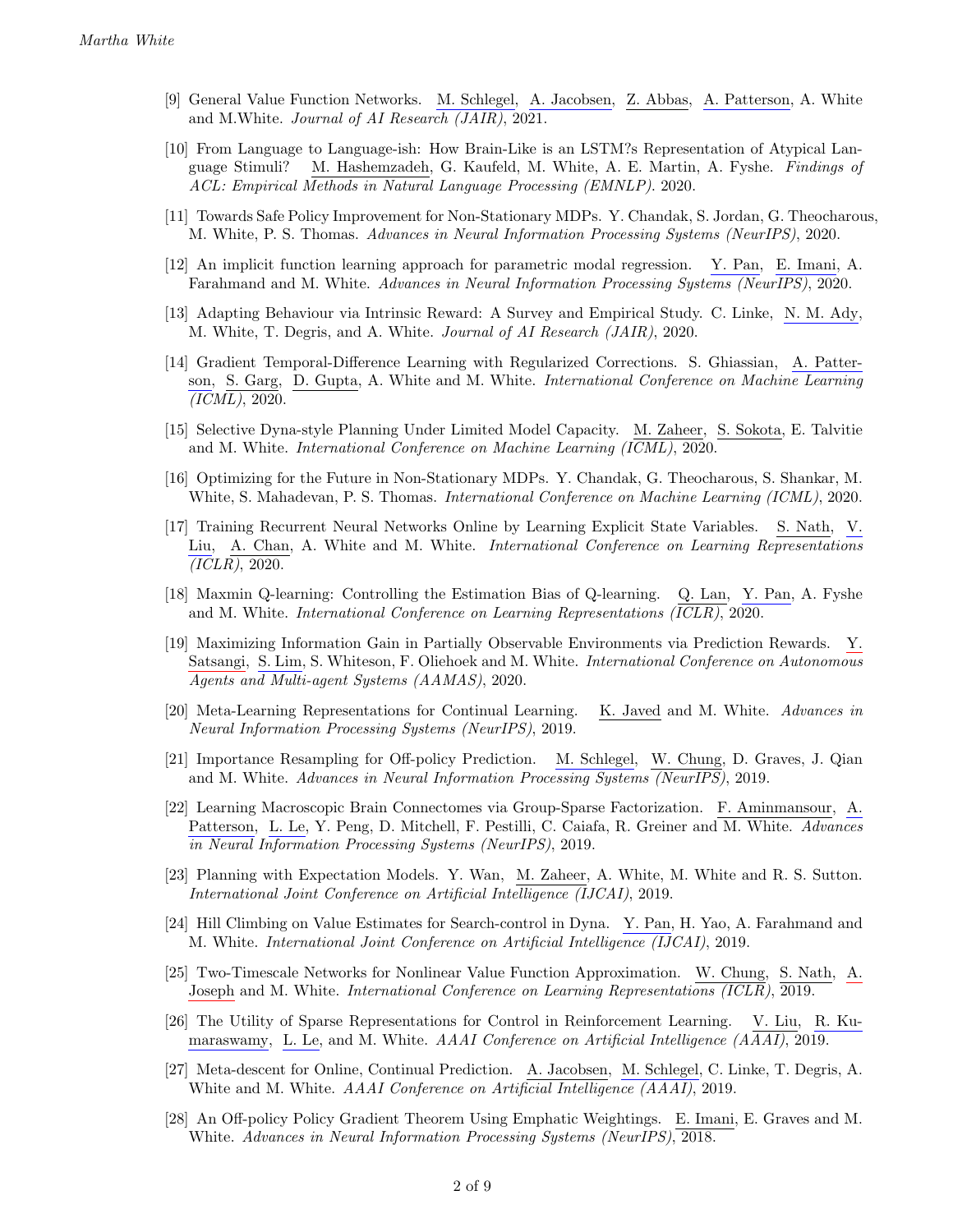- [29] Supervised autoencoders: Improving generalization performance with unsupervised regularizers. L. Le, A. Patterson and M. White. Advances in Neural Information Processing Systems (NeurIPS), 2018.
- [30] Context-dependent upper-confidence bounds for directed exploration. R. Kumaraswamy, M. Schlegel, A. White and M. White. Advances in Neural Information Processing Systems (NeurIPS), 2018.
- [31] Improving Regression Performance with Distributional Losses. E. Imani and M. White. International Conference on Machine Learning (ICML), 2018.
- [32] Reinforcement Learning with Function-Valued Action Spaces for Partial Differential Equation Control. Y. Pan, A. Farahmand, M. White, S. Nabi, P. Grover, D. Nikovski. International Conference on Machine Learning (ICML), 2018.
- [33] Organizing experience: a deeper look at replay mechanisms for sample-based planning in continuous state domains. Y. Pan, M. Zaheer, A. White, A. Patterson, M. White. *International Joint* Conference on Artificial Intelligence (IJCAI), 2018.
- [34] High-confidence error estimates for learned value functions. T. Sajed, W. Chung and M. White. Uncertainty in Artificial Intelligence (UAI), 2018.
- [35] Comparing Direct and Indirect Temporal-Difference Methods for Estimating the Variance of the Return. C. Sherstan, D. Ashley, B. Bennet, K. Young, A. White, M. White, R. Sutton. Uncertainty in Artificial Intelligence (UAI), 2018.
- [36] Multi-view Matrix Factorization for Linear Dynamical System Estimation. M. Karami, M. White, D. Schuurmans and C. Szepesvari. Advances in Neural Information Processing Systems (NeurIPS), 2017.
- [37] Unifying task specification in reinforcement learning. M. White. International Conference on Machine Learning (ICML), 2017.
- [38] Adapting kernel representations online using submodular maximization. M. Schlegel, Y. Pan and M. White. International Conference on Machine Learning (ICML), 2017.
- [39] Effective sketching methods for value function approximation. Y. Pan, E. Sadeqi Azer and Martha White. International Conference on Uncertainty in AI (UAI), 2017.
- [40] Learning sparse representations in reinforcement learning with sparse coding. L. Le, R. Kumaraswamy, and M. White. International Joint Conference on Artificial Intelligence (IJCAI), 2017.
- [41] Accelerated Gradient Temporal Difference Learning. Y. Pan, A. White and M. White. AAAI Conference on Artificial Intelligence (AAAI), 2017.
- [42] Recovering true classifier performance in positive-unlabeled learning. S. Jain, M. White, P. Radivojac. AAAI Conference on Artificial Intelligence (AAAI), 2017.
- [43] Estimating the class prior and posterior from noisy positives and unlabeled data. S. Jain, M. White, P. Radivojac. Advances in Neural Information Processing Systems (NeurIPS), 2016.
- [44] Investigating practical, linear temporal difference learning. A. White and M. White. International Conference on Autonomous Agents and Multi-agent Systems (AAMAS), 2016.
- [45] A greedy approach to adapting the trace parameter for temporal difference learning. A. White and M. White. International Conference on Autonomous Agents and Multi-agent Systems (AAMAS), 2016.
- [46] Incremental Truncated LSTD. C. Gehring, Y. Pan and M. White. *International Joint Conference* on Artificial Intelligence (IJCAI), 2016.
- [47] An emphatic approach to the problem of off-policy temporal-difference learning. R. Sutton, A.R. Mahmood, M. White. Journal of Machine Learning Research, 2016.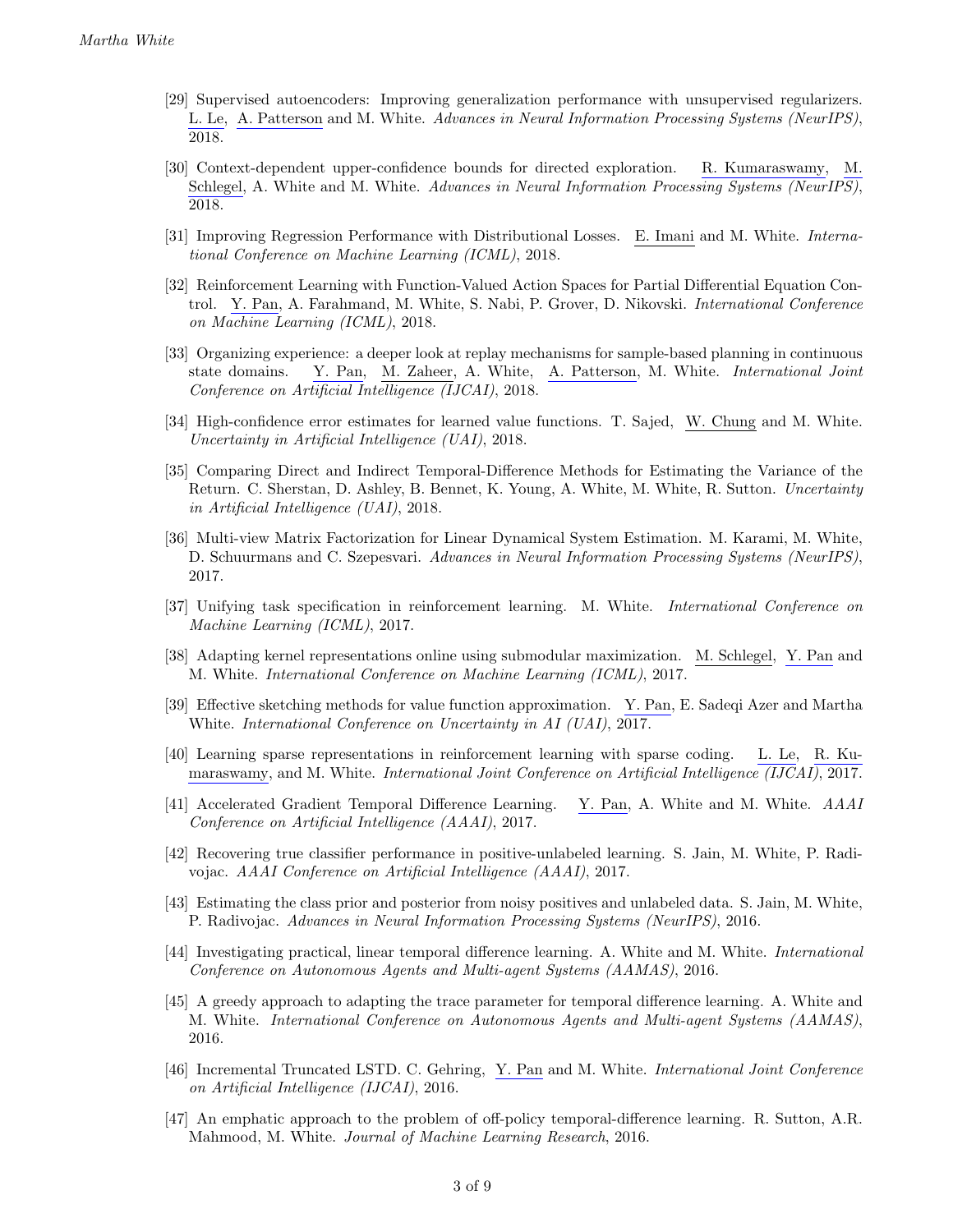- [48] Scalable Metric Learning for Co-embedding. F. Mirzazadeh, M. White, A. Gyorgy and D. Schuurmans. In ECML PKDD, 2015.
- [49] Optimal Estimation of Multivariate ARMA Models. M. White, J. Wen, M. Bowling and D. Schuurmans. AAAI Conference on Artificial Intelligence (AAAI), 2015.
- [50] Partition Tree Weighting. J. Veness, M. White, M. Bowling, and A. Gyorgy. Data Compression Conference, 2013.
- [51] Convex Multiview Subspace Learning. M. White, Y. Yu, X. Zhang, D. Schuurmans. Advances in Neural Information Processing Systems (NeurIPS), 2012.
- [52] Off-Policy Actor-Critic. T. Degris, M. White and R. S. Sutton. *International Conference on* Machine Learning(ICML), 2012.
- [53] Generalized Optimal Reverse Prediction. M. White and D. Schuurmans. International Conference on Artificial Intelligence and Statistics (AISTATS), 2012.
- [54] Convex Sparse Coding, Subspace Learning, and Semi-Supervised Extensions. X. Zhang, Y. Yu, M. White, R. Huang, and D. Schuurmans. AAAI Conference on Artificial Intelligence (AAAI), 2011.
- [55] Interval Estimation for Reinforcement-Learning Algorithms in Continuous-State Domains. M. White and A. White. Advances in Neural Information Processing Systems (NeurIPS), 2010.
- [56] Relaxed Clipping: A Global Training Method for Robust Regression and Classification. Y. Yu, M. Yang, L. Xu, M. White, D. Schuurmans. Advances in Neural Information Processing Systems (NeurIPS), 2010.
- [57] Optimal Reverse Prediction: A Unified Perspective on Supervised, Unsupervised and Semi-supervised Learning. L. Xu, M. White and D. Schuurmans. International Conference on Machine Learning (ICML), 2009. Honourable Mention for Best Paper
- [58] Learning a Value Analysis Tool For Agent Evaluation. M. White and M.l Bowling. International Joint Conference on Artificial Intelligence (IJCAI), 2009.

## Theses

M. White. Regularized factor models. PhD thesis, University of Alberta. Received the Faculty of Science Doctoral Dissertation Award.

M. White. A General Framework for Reducing Variance in Agent Evaluation. Master's thesis, University of Alberta.

| <b>RESEARCH</b><br><b>GRANTS</b> | Killam Accelerator Research Award.<br>\$225,000 in research funding for three years.                                                                                                   | 2021-2024 |
|----------------------------------|----------------------------------------------------------------------------------------------------------------------------------------------------------------------------------------|-----------|
|                                  | Canada CIFAR AI (CCAI) Chair.<br>\$650,000 in research funding for five years.                                                                                                         | 2018-2023 |
|                                  | Compute Canada Resource Allocation Grant.<br>\$100,000 per year in additional computing resources on Compute Canada clusters.                                                          | 2019-2022 |
|                                  | <b>NSERC Discovery Grant and Discovery Accelerator.</b><br>$$120,000 + 150,000$ total for three years. Sole PI. "Sparse representations for reinforcement learning."                   | 2018-2021 |
|                                  | <b>NSERC CRD</b><br>\$536,700 over 3 years. Sole PI. "Optimizing water treatment operation using reinforcement learning."                                                              | 2018-2021 |
|                                  | NSF CISE CRII grant.<br>\$174,616 over two years. Sole PI. "Accelerated stochastic approximation for reinforcement learning."                                                          | 2016-2018 |
|                                  | <b>Precision Health Initiative.</b><br>\$60,000 per year (funding for two students), for four years. Joint with the School of Informatics and<br>Computing and the School of Medicine. | 2016-2020 |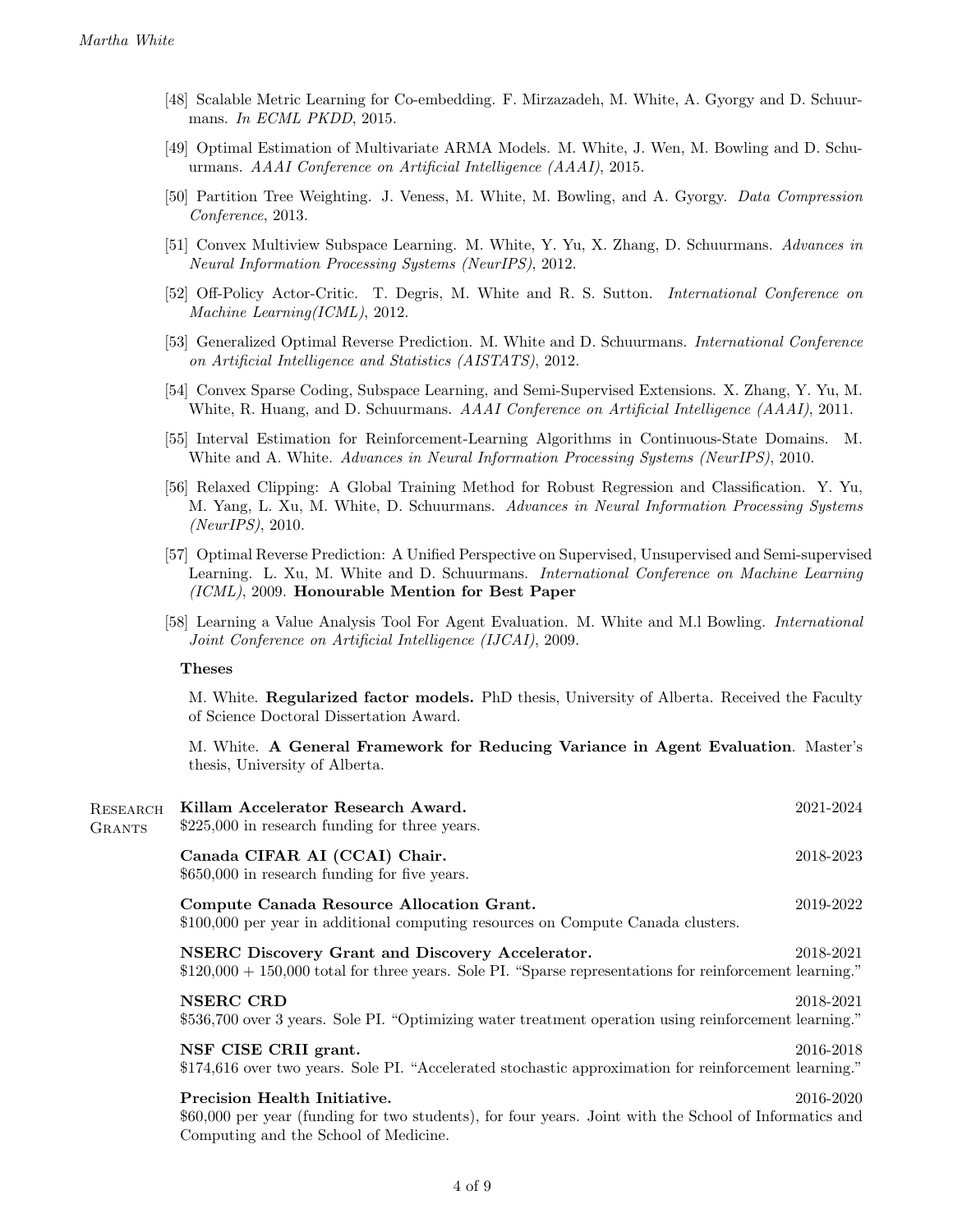Awards Faculty of Science Research Award, 2022 AIs 10 to Watch: The Future of AI, IEEE Intelligent Systems, 2020 University of Alberta Killam Accelerator Research Award, 2020 Outstanding Reviewer Award, International Conference on Learning Representations (ICLR), 2021 Canada CIFAR AI Chair, 2018 Champion of Inclusion, School of Informatics and Computing, Indiana University, 2016 Reviewing Award, International Conference on Machine Learning (ICML), 2015 Faculty of Science Doctoral Dissertation Award, 2015 Honourable Mention for Best Paper at the International Conference on Machine Learning, 2009 **INVITED TALKS** Developing Reinforcement Learning Agents that Learn Many Subtasks. Waterloo AI Institute Seminar, February 2022; at the UC Irvine CS Seminar, February 2022; and at TechAide Montreal, April 2022. Advances in Off-policy Value Estimation in Reinforcement Learning. MIT Computational Sensorimotor Learning Seminar, November 2021; and at London Machine Learning Meetup, April 2022. Using Logged Data to Calibrate Online Reinforcement Learning Agents. SIAM Symposium on Data-Driven Decision Control for Complex Systems, July 2021. A Generalized Objective for Off-policy Value Estimation in Reinforcement Learning. CAIMS Annual Meeting, June 2021. Learning-to-learn with Recurrent Algorithms in Online Learning. ELLIS Workshop on Meta-learning in AI and Cognitive Science, March 2021. Learning Representations for Reinforcement Learning. Deep Learning 2.0 Virtual Summit, RE-WORK, January 2021. Generalizing the Projected Bellman Error Objective for Nonlinear Value Estimation. Deep Reinforcement Learning, Theory of Reinforcement Learning, Simons Institute, September 2020. A New RNN Algorithm Using the Computational Inductive Bias of Span Independence. Inductive Biases, Invariances and Generalization in RL, ICML Workshop, July 2020. An Off-policy Policy Gradient Theorem: A Tale About Weightings. Theoretical Foundations of Reinforcement Learning, ICML Workshop, July 2020. Rethinking the Objective for Policy Optimization in Reinforcement Learning. CAIDA Seminar Series, University of British Columbia, June 2020. Understanding Inductive Biases for Betrrl Agents. Beyond Tabula Rasa in Reinforcement Learning Workshop (BeTR-RL), ICLR Workshop, April 2020. Model-Based Reinforcement Learning. Reinforcement Learning Summer School, Edmonton, August 2019. Learning Representations for Continual Learning. Multi-task and Lifelong Learning Workshop, ICML Workshop, Long Beach, June 2019. Using Auxiliary Variables to Train Recurrent Neural Networks. AI for Good Summer Lab, Montreal, June 2019. The Utility of Sparse Representations for Control in RL. Deep Reinforcement Learning Workshop, NeurIPS Workshop, Montreal, December 2018.

Another Laundry List for Continual Learning. Continual Learning Workshop, NeurIPS Workshop, Montreal, December 2018.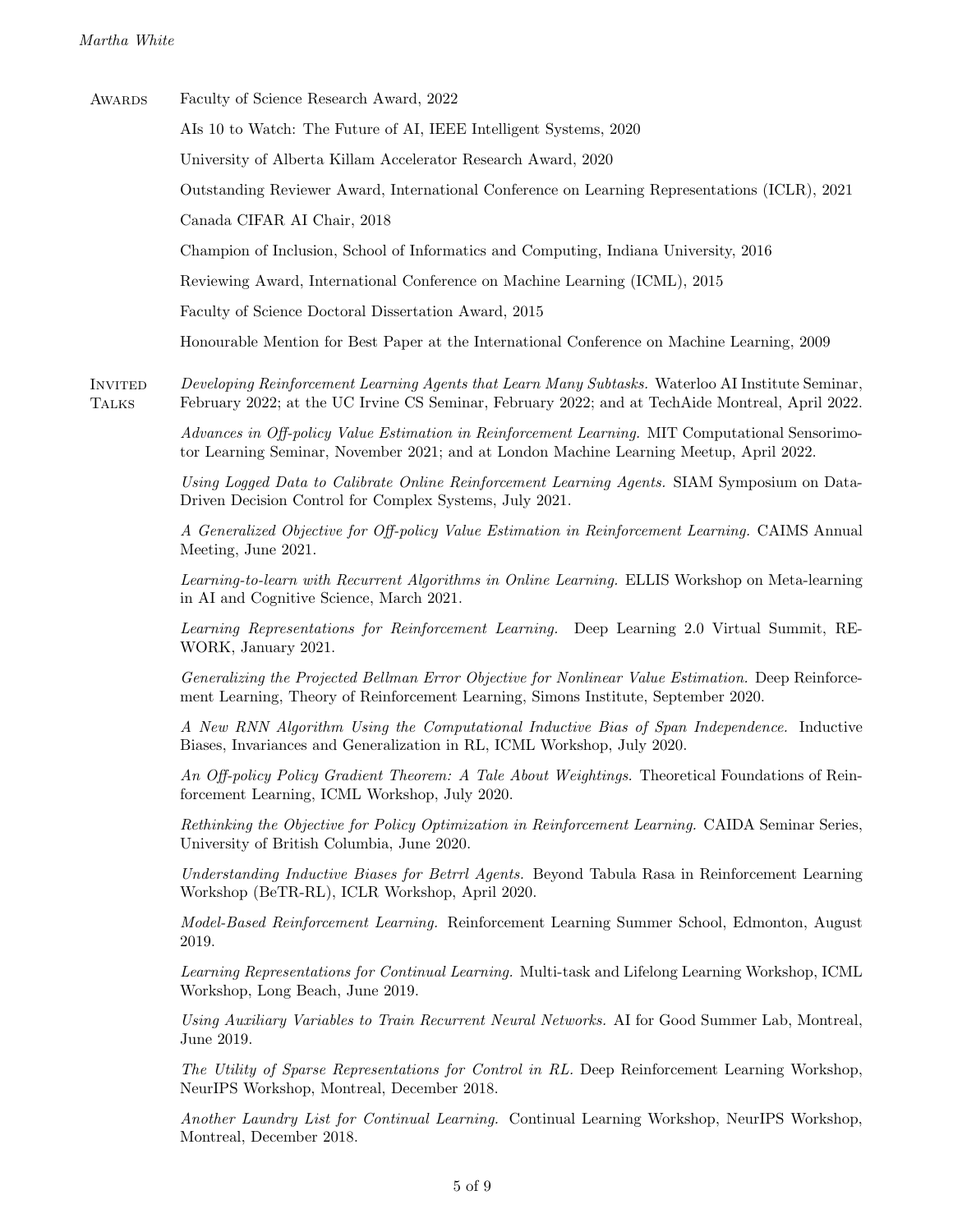Off-policy Learning. Reinforcement Learning Summer School, Toronto, August 2018.

Upper Confidence Bounds on Action-Values. Exploration in Reinforcement Learning, ICML Workshop, Sweden, July 2018.

An RNN Architecture using Value Functions. Credit assignment in Deep Learning and Deep Reinforcement Learning, ICML Workshop, Sweden, July 2018.

Predictive representations. Learning in Machines and Humans, Bloomington, USA, May 2018.

Planning in reinforcement learning with learned models in Dyna. Generative Models for Reinforcement Learning, Data Learning and Inference Workshop, Canary Islands, April 2018.

General Value Function Networks. The Barbados Workshop on Reinforcement Learning, Feb. 2018.

Unifying task specification in reinforcement learning. Oxford (Department colloquium), Imperial College London and Google Deepmind London, July 2017.

Adapting kernel representations online using submodular maximization. Washington University in St. Louis, Machine Learning colloquium, March 2017.

Insights on learning representations with dictionary learning and autoencoders. University of Maryland, Computational Linguistics and Information Processing colloquium, November 2016.

Accelerated Gradient Temporal Difference Learning. Presented at University of Texas at Austin, November 2016 and then again at the Multi-disciplinary Conference on Reinforcement Learning and Decision Making (RLDM), December 2016.

Beyond experts and engineering: exploiting data for automated control. Presented at multiple universities in 2014-2015, including University of Texas at Austin, University of Rochester, Virginia Tech, University of Virginia, Worcester Polytechnic Institute, University of Iowa, University of Connecticut and Dartmouth College.

Generalized Optimal Reverse Prediction. Google New York, August 2012

Linear Off-Policy Actor Critic. The 7th Barbados Workshop on RL, April 2012

Learning a Value Analysis Tool For Agent Evaluation. International Joint Conference of Artificial Intelligence, July 2009 and MITACS, June 2009

| ACADEMIC<br><b>SERVICE</b> | Associate Editor for TPAMI                                                                                                                                                                                                                                                                                     | $2020$ -present |
|----------------------------|----------------------------------------------------------------------------------------------------------------------------------------------------------------------------------------------------------------------------------------------------------------------------------------------------------------|-----------------|
|                            | <b>Action Editor for TMLR</b>                                                                                                                                                                                                                                                                                  | $2022$ -present |
|                            | Board Member for the Int. Conf. on Learning Representations (ICLR)                                                                                                                                                                                                                                             | $2020$ -present |
|                            | <b>Program Co-Chair for ICLR</b> with Shakir Mohamed, Kyunghyun Cho, Dawn Song<br>First ML conference to go virtual for 2020; many later conferences built on strategies we introduced                                                                                                                         | 2019-2020       |
|                            | Area Chair<br>International Conference on Machine Learning (ICML), 2018-2021<br>Advances in Neural Information Processing Systems (NeurIPS), 2018, 2020-2021<br>International Conference on Learning Representations (ICLR), 2018, 2019, 2021<br>AAAI Conference on Artificial Intelligence (AAAI), 2018, 2019 | $2018$ -present |
|                            | Program Committee Member (Reviewer)<br>Conferences: AAAI, AISTATS, AAMAS, ICLR, ICML, IJCAI, NeurIPS, UAI, CORL<br><b>Journals: PNAS 2019-2020</b><br>Nature 2019. Nature Machine Intelligence 2022                                                                                                            | $2009$ -present |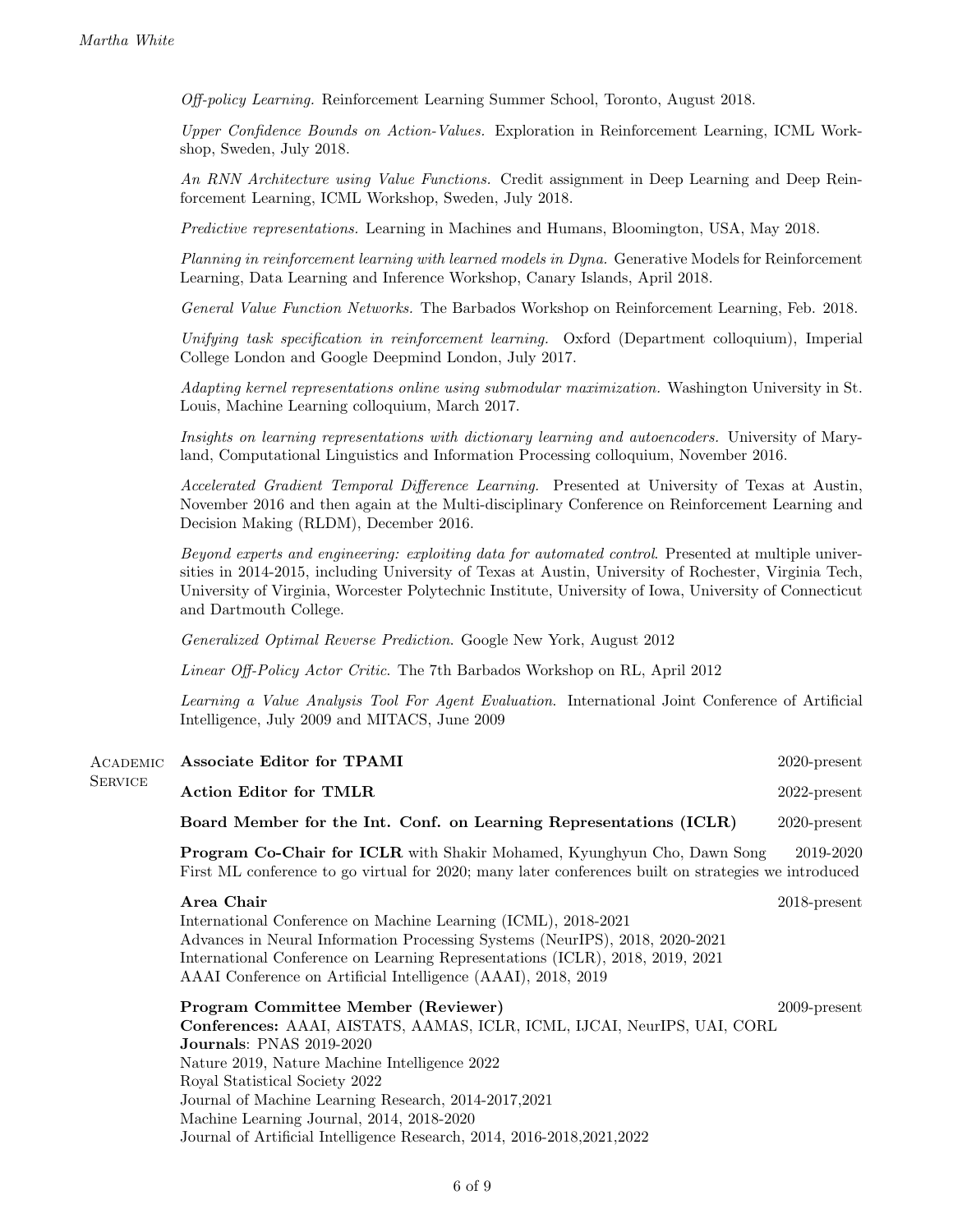|                | Artificial Intelligence Journal, 2014,2021<br>Journal of Autonomous Agents and Multi-agent Systems, 2016<br>Transactions on Image Processing, 2014<br>IEEE Transactions on Neural Networks and Learning Systems, 2014<br>Stochastic Environmental Research and Risk Assessment, 2017                                                                                                                                                                                                   |                                                                |
|----------------|----------------------------------------------------------------------------------------------------------------------------------------------------------------------------------------------------------------------------------------------------------------------------------------------------------------------------------------------------------------------------------------------------------------------------------------------------------------------------------------|----------------------------------------------------------------|
|                | Workshop and Tutorial Organization<br>Deep Reinforcement Learning Workshop, NeurIPS, 2021<br>Self-Supervision for Reinforcement Learning, ICLR 2021<br>Policy Optimization in Reinforcement Learning Tutorial, NeurIPS, 2020<br>NeurIPS Optimization in RL Workshop, 2019<br>ICML Exploration in RL Workshop, 2019, 2020<br>RLDM Curiosity and Intrinsic Motivation Workshop, 2019                                                                                                     | $2019$ -present                                                |
|                | <b>NSERC</b> Reviewer<br>Discovery Grants, MITACS grants                                                                                                                                                                                                                                                                                                                                                                                                                               | $2018$ -present                                                |
|                | NSF panel member<br>Reviewed IIS: Robust Intelligence (RI) proposals on Machine Learning                                                                                                                                                                                                                                                                                                                                                                                               | 2015, 2016                                                     |
| <b>SERVICE</b> | UNIVERSITY University Service at the University of Alberta<br>Faculty Evaluation Committee, for the Faculty of Science<br>Data Science Program Committee Member, joint between MSS and CS<br>AI4Society Signature Area<br>Help manage the cross-department Statistical Machine Learning (SML) program<br>Service roles within Amii: Fellows Membership Committee to nominate members and CCAI Chairs<br>(2019-2022), Budgeting Committee (2018), Advisory Committee to CEO (2018-2020) | 2020-2022<br>2020-2021<br>$2019$ -present<br>$2018$ -present   |
|                | Departmental Service at the University of Alberta<br>AI Curriculum Committee<br>Introduced AI Certificate, including course redesign<br>Developing an MSc in AI<br>Faculty Recruiting Committee<br>Data Science Curriculum design<br>Designed and continue to teach the first two courses in a stream of three                                                                                                                                                                         | $2020$ -present<br>2017-2020<br>2019-2020                      |
|                | University Service at Indiana University<br>Faculty Hiring Committee for Statistics (consulting role)<br>Panel for new Phd Students<br>Panel for Women in Computing                                                                                                                                                                                                                                                                                                                    | 2015-2016<br>2016<br>2015                                      |
|                | Departmental Service at Indiana University<br>Faculty Affairs Committee<br>Undergraduate Education Committee<br>Redesigned Artificial Intelligence specialization for undergrads<br>Introduced two courses, Data Mining (B365) and Machine Learning (B455)<br>Faculty Hiring Committee                                                                                                                                                                                                 | $2016$ -present<br>$2016$ -present<br>2015-2016                |
|                | SUPERVISION Post-Doctoral Fellows<br>Tadashi Kozuno<br>Lingwei Zhu<br>Yash Satsangi (now Assistant Professor at Tilburg University)<br>Ajin George Joseph (now Assistant Professor at IIT Tirupati)<br>Omid Namaki (now Lead Data Scientist for ATB)                                                                                                                                                                                                                                   | $2021$ -present<br>2022<br>2019-2020<br>2018-2019<br>2017-2019 |
|                | PhD students<br>Farzane Aminmansour<br>Ehsan Imani                                                                                                                                                                                                                                                                                                                                                                                                                                     | $2020$ -present<br>$2019$ -present                             |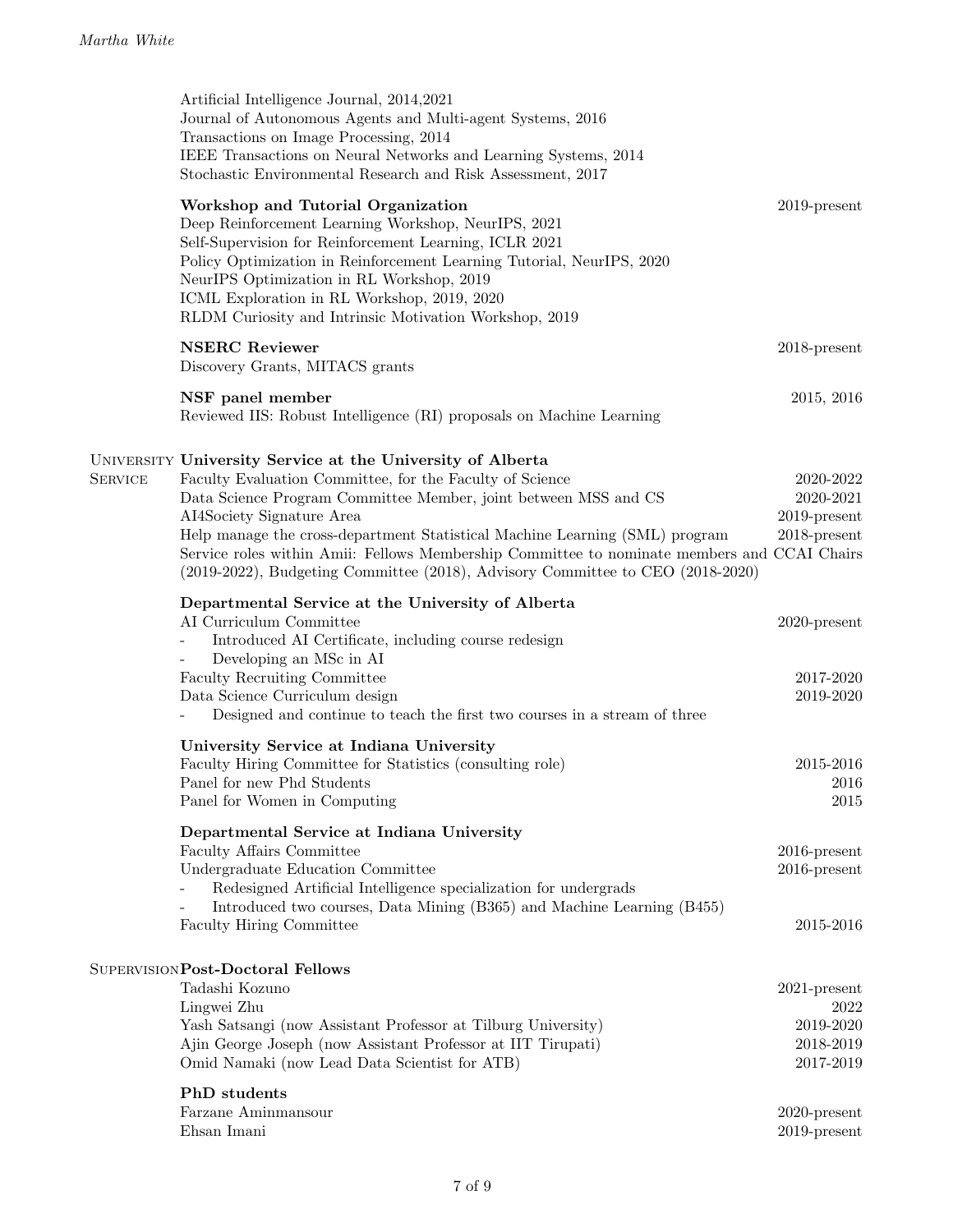| Andrew Jacobsen                                                                             | $2019$ -present |
|---------------------------------------------------------------------------------------------|-----------------|
|                                                                                             |                 |
| Vincent Liu                                                                                 | $2019$ -present |
| Prabhat Nagarajan                                                                           | $2021$ -present |
| Andrew Patterson                                                                            | $2018$ -present |
| Matthew Schlegel                                                                            | $2017$ -present |
| Han Wang                                                                                    | $2020$ -present |
| Raksha Kumaraswamy (Towards Sample-Efficient Control with Directed Exploration Under Linear |                 |
| <i>Function Approximation</i> )                                                             | 2016-2021       |
| Lei Le (Identifying Tractable Dictionary Learning Models for Representation Learning)       | 2015-2019       |
| Yangchen Pan (Improving Sample Efficiency of Online Temporal Difference Learning)           | 2015-2021       |

## MSc students

| Alvina Awwal                                                                                                 | $2022$ -present |
|--------------------------------------------------------------------------------------------------------------|-----------------|
| Kamran Janjua                                                                                                | $2022$ -present |
| Chunlok Lo                                                                                                   | $2021$ -present |
| Hugo Luis Silva                                                                                              | $2021$ -present |
| Gabor Mihucz                                                                                                 | $2021$ -present |
| Erfan Miahi                                                                                                  | $2021$ -present |
| Ndidi Obinwanne                                                                                              | $2022$ -present |
| Haseeb Shah                                                                                                  | $2021$ -present |
| Abdul Wahab                                                                                                  | $2022$ -present |
| Farzane Aminmansour (Inferring Brain Connectomes via Group-Sparse Factorization)                             | 2018-2020       |
| Kirby Banman (Strange springs in many dimensions: how parametric resonance can explain diver-                |                 |
| <i>gence under covariate shift</i> )                                                                         | 2020-2021       |
| James Bell (Electrodiagnostic Nerve Tests: Understanding Healthy Peripheral Nerves, co-supervised            |                 |
| Kelvin James)                                                                                                | 2017-2019)      |
| Alan Chan (Greedification Operators for Policy Optimization: Investigating Forward and Reverse KL            |                 |
| Divergences                                                                                                  | 2019-2020       |
| Wesley Chung (Two-Timescale Networks for Nonlinear Value Function Approximation)                             | 2017-2019       |
| Shivam Garg (Analysis of an Alternate Policy Gradient Estimator for Softmax Policies)                        | $2020 - 2021$   |
| Dhawal Gupta (Structural Credit Assignment in Neural Networks using Reinforcement Learning)                  |                 |
| 2020-2021                                                                                                    |                 |
| Maryam Hashemzadeh (How Brain-Like is an LSTM's Representation of Nonsensical Language Stim-                 |                 |
| uli?                                                                                                         | 2019-2021       |
| Ehsan Imani (Distributional Losses for Regression)                                                           | 2017-2019       |
| Andrew Jacobsen (Meta-descent for online, continual prediction)                                              | 2018-2019       |
| Taher Jaferfee (Chasing Hallucinated Value: A Pitfall of Dyna Style Algorithms with Imperfect Envi-          |                 |
| ronment Models)                                                                                              | 2017-2019       |
| Khurram Javed (Learning Online-Aware Representations using Neural Networks)                                  | 2019-2020       |
| Sungsu Lim (Actor-Expert: A Framework for using Q-learning in Continuous Action Spaces)                      | 2017-           |
| 2019                                                                                                         |                 |
| Vincent Liu (Sparse Representations for Reinforcement Learning)                                              | 2017-2019       |
| Andrew Patterson                                                                                             | 2017-2018       |
| Somjit Nath (Fixed-Point Propagation for Recurrent Neural Networks)                                          | 2017-2019       |
| Matthew Schlegel                                                                                             | 2016-2017       |
| Sam Sokota (Solving Common-Payoff Games with Approximate Policy Iteration)                                   | 2019-2020       |
| Han Wang ( <i>Emergent Representations in Reinforcement Learning and Their Properties</i> ) 2018-present     |                 |
| Niko Yasui (An Empirical Study of Exploration Strategies for Model-Free Reinforcement Learning)<br>2017-2019 |                 |
| Zabeer Abbas (Selective Dung-stule Planning Using Neural Network Models with Limited Capacity)               |                 |

Zaheer Abbas (Selective Dyna-style Planning Using Neural Network Models with Limited Capacity) 2017-2019

Undergraduate researchers Thang Chu (2022), Robert Joseph (2022), Vlad Tkachuk (2021), Shaurya Seth (2021), Zonglun Li (2021), Victor Liao (2020-2021), Xinman Liu (2020, Now MSc at U Toronto), Matthew Regehr (2020, now MSc at U Toronto), Minghan Li (2019, now PhD at U Toronto), Jian Qian (2018, now PhD at MIT), Andrew Jacobsen (2018), Wenzhang Qian (2017), Andrew Patterson (2015-2017), Abraham Dasilvio (2016),Tyrese Taylor (2016)